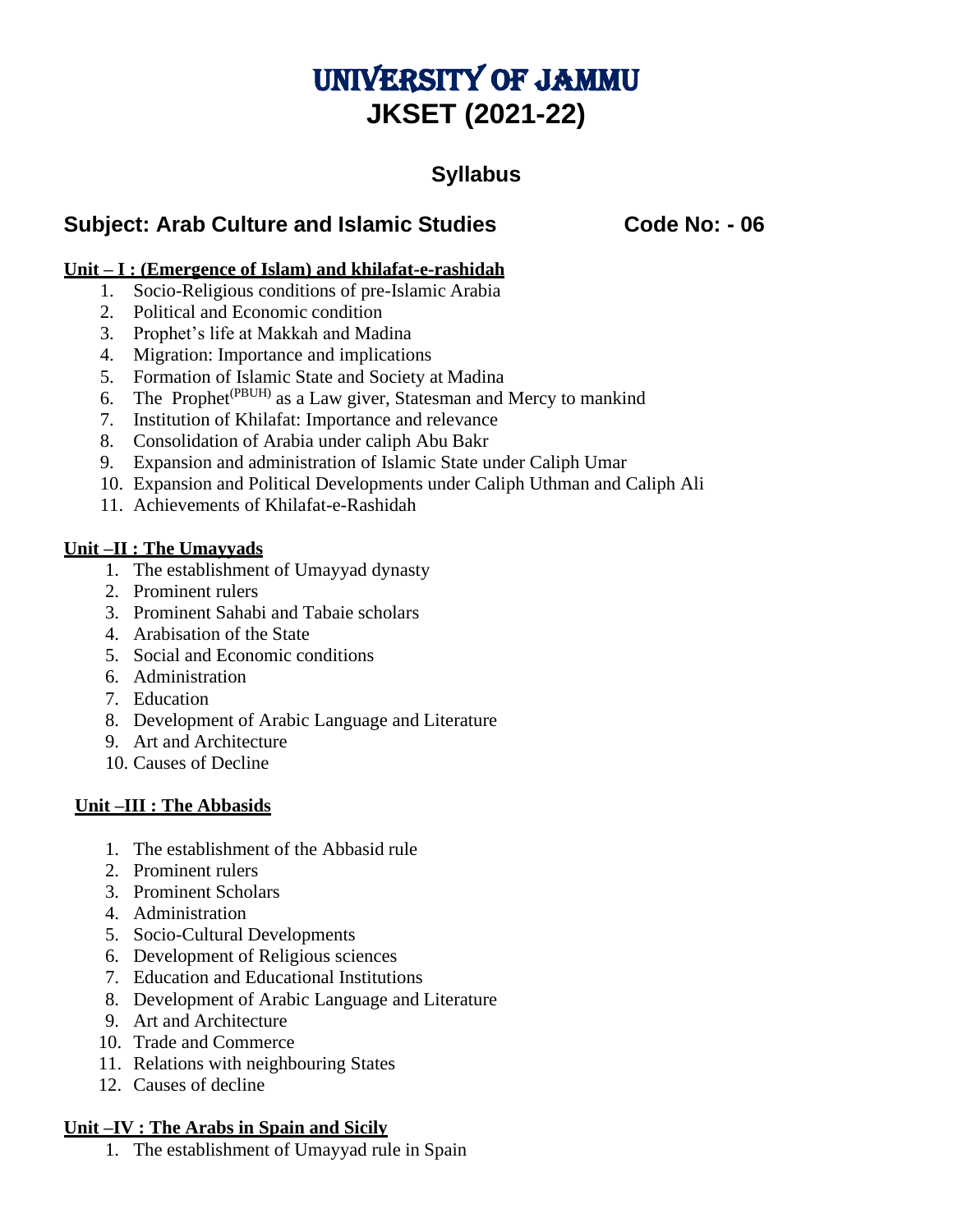- 2. The conquest of Sicily
- 3. Prominent rulers
- 4. Prominent Scholars and their impact on the west
- 5. Socio-Cultural developments
- 6. Contribution to Science and Literature
- 7. Development of Libraries and Educational Institutions
- 8. Agriculture, Trade and Commerce
- 9. Art and Architecture
- 10. Disintegration of the Empire: Emergence of Small City-State
- 11. Muwahhidin and Murabitin: Emergence and decline
- 12. Fall of Granada and Spanish Inquisition

#### **Unit –V : Dynasties of East and West**

- 1. Ghaznavids
- 2. Saljuqs
- 3. Samanids
- 4. Fatimids
- 5. Khwarizmshahs
- 6. Mamluks
- 7. Aghlabids
- 8. Hamadanids
- 9. Idrisids
- 10. Tulunids
- 11. Ikhshidids
- 12. Ayyubids
- 13. Qachars

# **Unit VI : The Ottoman and Safavid Empire**

- 1. Origin and Development of Ottoman Empire
- 2. Prominent Ottoman Rulers
- 3. The Ottoman administration and army
- 4. Socio-Religious and Educational conditions
- 5. The Ottoman Society
- 6. The Ottomans and the west
- 7. Art and Architecture
- 8. The Ottoman decline: causes
- 9. Origin and Development of Safavid Empire
- 10. Shah Ismail and the promotion of Shi´is
- 11. Shah-Abbas and the administrative reforms
- 12. Art and Architecture
- 13. Trade and Commerce

# **Unit VII : Islam in India**

- 1. Advent of Islam in India (Kerala)
- 2. Islam in Sindh: Muhammad bin Qasim's Administration and Religious Policy
- 3. Establishment of Delhi Sultanate
- 4. Administration during the sultanate period
- 5. Socio-Religious and Educational conditions
- 6. Madaris and their syllabii
- 7. Contribution to Fiqh and Hadith Literature
- 8. The Mughal rule and administration
- 9. Socio-Religious and Educational scenario during the Mughal Rule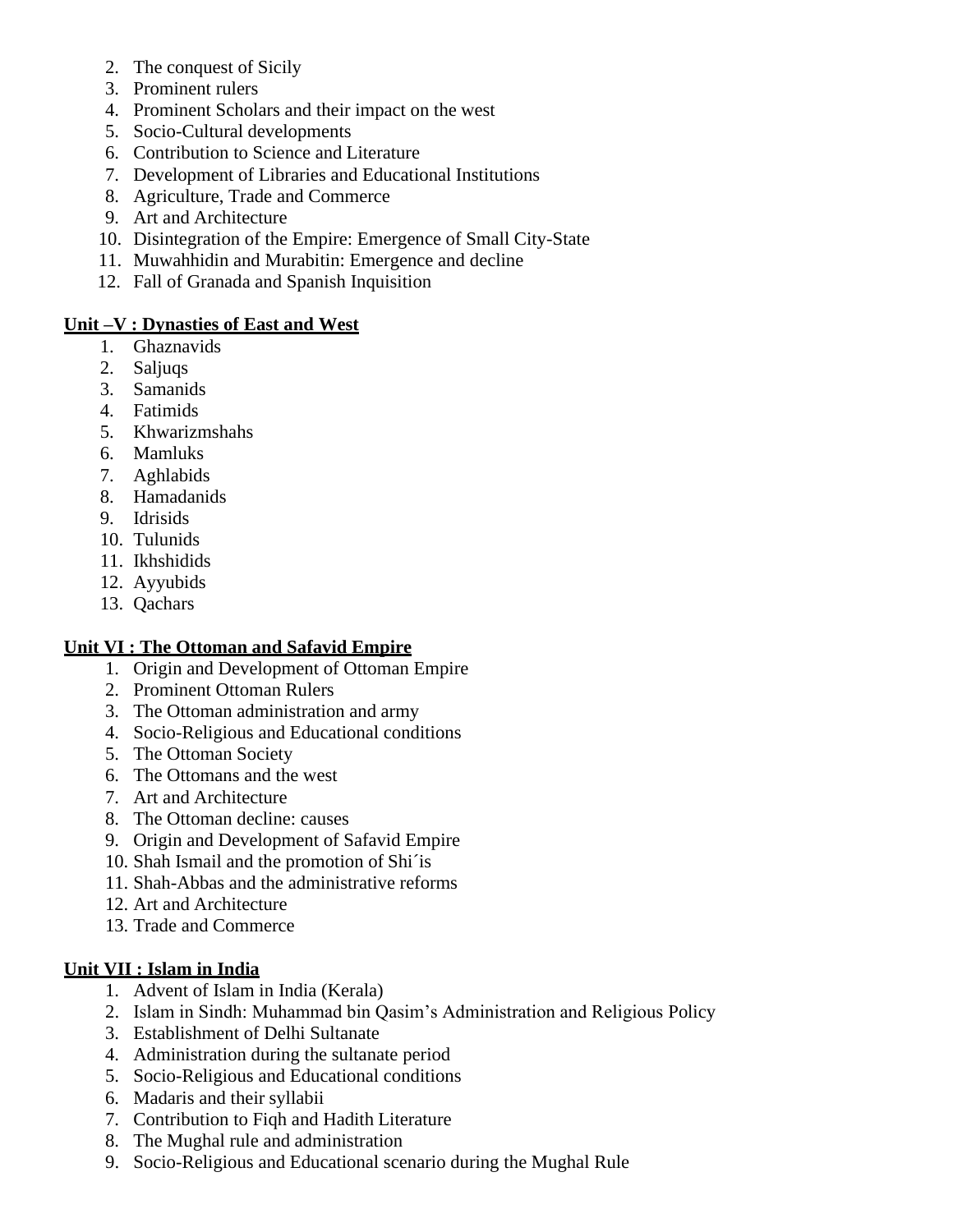- 10. Contribution to Fiqh and Hadith Literature (Sheikh Ahmad Sirhindi, Shah Waliullah, Sheikh Abdul Haq Muhaddith Dehlvi and others)
	- 11. Mughal art and architecture
	- 12. Industry, Trade and Commerce
	- 13. 1757: British Colonialism and its expansion
	- 14. 1857: First war of independence and its consequences
	- 15. Role of Muslims in the freedom struggle: Khilafat and non-cooperation movements

#### **Unit – VIII : Islamic Sciences – Tafsir, Hadith and Fiqh**

- 1. Collection and compilation of Quran
- 2. Ethical, Social, Political and Economic teachings of the Quran
- 3. Origin and development of Tafsir Literature
- 4. Classical Tafsir: Al-Tabari, Al-Razi and Zamakhshar
- 5. Tafsir in the modern age: Tafsir al-Manar, Fi-zilal al-Quran, Bayan al-Quran, Tarjuman al-Quran, Tafhim al-Quran, Tadabbur al-Quran and Tafsir al-Quran
- 6. Origin and development of Hadith Literature
- 7. Compilation of Hadith Literature
- 8. Riwayah and Dirayah
- 9. Muwatta, Musnad,Sihahe-Sitta and their compilers (authors)
- 10. Origin and development of Fiqh Literature
- 11. Sources of Islamic Fiqh

# **Unit – IX : Muslim Philosophy, Sufism and Muslim Contribution to Knowledge**

- 1. Origin and development of Muslim philosophy
- 2. Classical Muslim Philosophers: Al-Kindi, Farabi, Ibn-Sina, Al-Ghazzali, Ibne Rushd.
- 3. Qadariyya, Murjiyya, Khawarij, Mutazalites and Asharites
- 4. Origin and development of Sufism
- 5. Prominent Sufis: Hassan al- Basri, Junaid Baghdadi, Ibne-Arabi and Sheikh Ali Hujwiri
- 6. Major Sufi orders: Chishtiyya, Suhrawardiyya, Qadiriyya, Naqshabandiyya
- 7. Muslim contribution to Natural and Social Sciences: Medicine, Mathematics, Astronomy, Historiography, Geography, chemistry and Botany
- 8. Prominent classical thinkers and scientists Al-Mawardi, Al-Biruni, Ibn-Tayimiyya, Ibn-Khaldun, Ibn al-Baytar, Ibn al-Haytham etc.

# **Unit – X : Modern Trends, Movements in Islam**

- 1. Advent of Western Modernity and Technology in Egypt and India
- 2. Muhammad Ali Pasha and his reforms
- 3. Tanzimat
- 4. Sir Syed and his educational movement
- 5. Modern religious movements: The Wahabiyya, the Sokoto and Faraizi movement
- 6. Shah Waliullah and his movement
- 7. Syed Ahmad Shaheed and his movement
- 8. Ikhwan al-Muslimun and Jamaate-Islami
- 9. Young Turk Movement, Nursi Movement
- 10. Arab Nationalism: Abdul Rehman al-Kawakibi
- 11. Western Modernity in Turkey and Iran:Mustafa Kemal and Reza Shah
- 12. Muslim Modernist thinkers: Ali-Abdul Raziq, Qasim Amin, Fazlur Rahman
- 13. Contemporary Muslim Organisations and Schools of Thought: Deoband, Nadwa, the Salfis and Barelvis